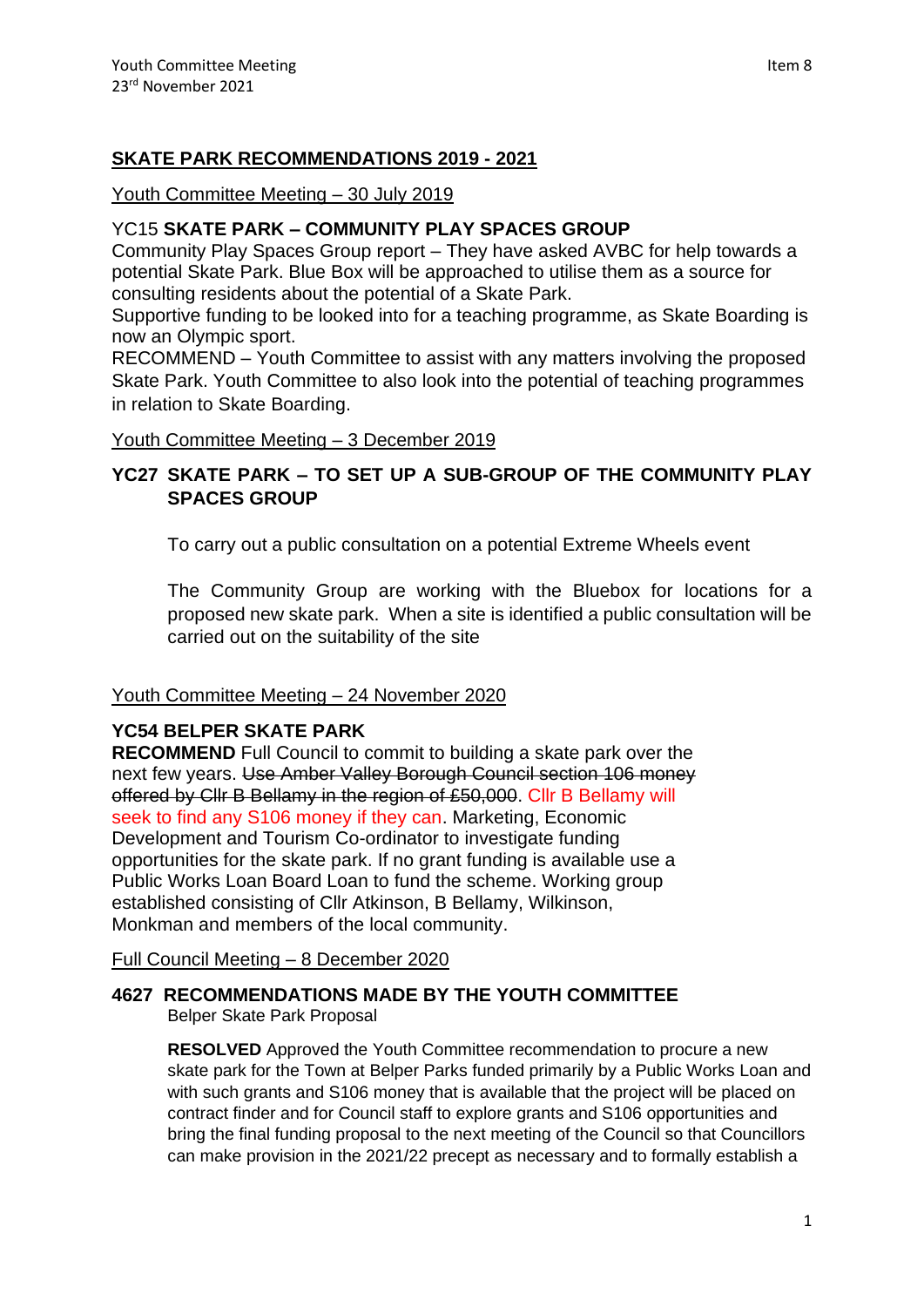working group to progress the project. Cllr Atkinson, Wilkinson, B Bellamy, Monkman, Watson and members of the skating community.

| <b>Votes recorded FOR this motion</b> | <b>Votes recorded AGAINST this</b><br>motion |
|---------------------------------------|----------------------------------------------|
| <b>Cllr Monkman</b>                   | <b>Cllr Harris</b>                           |
| <b>Cllr Atkinson</b>                  | <b>Cllr Mallett</b>                          |
| Cllr B Bellamy                        | <b>Cllr Porter</b>                           |
| Cllr R Bellamy                        | <b>Cllr Angharad</b>                         |
| Cllr N Ploughman                      | <b>Cllr Dwyer</b>                            |
| <b>Cllr Wilkinson</b>                 | <b>Cllr Oldfield</b>                         |
| Cllr L Ploughman                      | <b>Cllr Watson</b>                           |
| <b>Cllr Monkman (Casting Vote)</b>    |                                              |

Full Council Meeting – 12 January 2021

### **4657 FINANCE REPORT**

**a)** Payments list for December 2020 figures reference to *Appendix 1* **RESOLVED** Approved Page 1223 **b)** Bank summary reconciled up to 31 December 2020 reference to *Appendix 2* **RESOLVED** Noted **c)** Income and expenditure summary to 31 December 2020 reference to *Appendix 3* **RESOLVED** Noted **d)** Net position to 31 December 2020 reference to *Appendix 4* **RESOLVED** Noted **e)** Draft budget for 2021/22 reference to *Appendix 5* **RESOLVED** Approved the precept of £590,058.08 for 2021/22.  $\sim$  and **EDDA AB MONEY CONTRACT** 

| 185        | ea Rooms Opening                                     | 0.00       |            | 0.00         | 000.00     | 0.00       | ,000.00       |
|------------|------------------------------------------------------|------------|------------|--------------|------------|------------|---------------|
| NEW        | PWLB repayment - Skate park                          | 0.00       |            | 0.00         | 0.00       | 0.00       | 15.334.68     |
| <b>NEW</b> | Walking Maps                                         | 0.00       |            | 0.00         | 0.00       | きょくだいがく    | 1,500.00      |
| <b>NEW</b> | Heritage and Historic guided mar-                    | 0.00       |            | 0.00         | 0.00       |            | 1.000.00      |
| NEW        | Inclusive Arts for Vulnerable Peo                    | 0.00.      |            | 0.00         | 0.00       |            | 3,000.00      |
| <b>NEW</b> | Talks Programme                                      | 0.00       |            | 0.00         | 0.00       |            | ,000.00       |
| 106        | Consultant Fees - NHP                                | 0.00       |            | $-0.00$      | 0.00       | 3,750.00   | 0.00          |
| 107        | Room Hire - NHP                                      | 0.00       |            | 0.00         | 0.00       | 0.00       | 0.00          |
| 108        | Misc Expenditure - NHP                               | 0.00       |            | 0.00         | 0.00       | 48.12      | 0.00          |
|            | TOTALS.<br><b>CAR &amp; ROOM OF A ROOM OF A FAIL</b> | 491.085.00 | 471,064.84 | $-20.020.16$ | 501,545.00 | 413,642.88 | 615,792.08    |
|            |                                                      |            |            |              |            | 66,228.04  | $-136.898.08$ |

Created by **Scribe** 

### Youth Committee Meeting – 1 June 2021

### **YC83 SKATE PARK**

Councillor Spendlove asked for an update of what had had happened at previous meetings of the Committee in order for the new Councillors to receive some background information regarding the skate park.